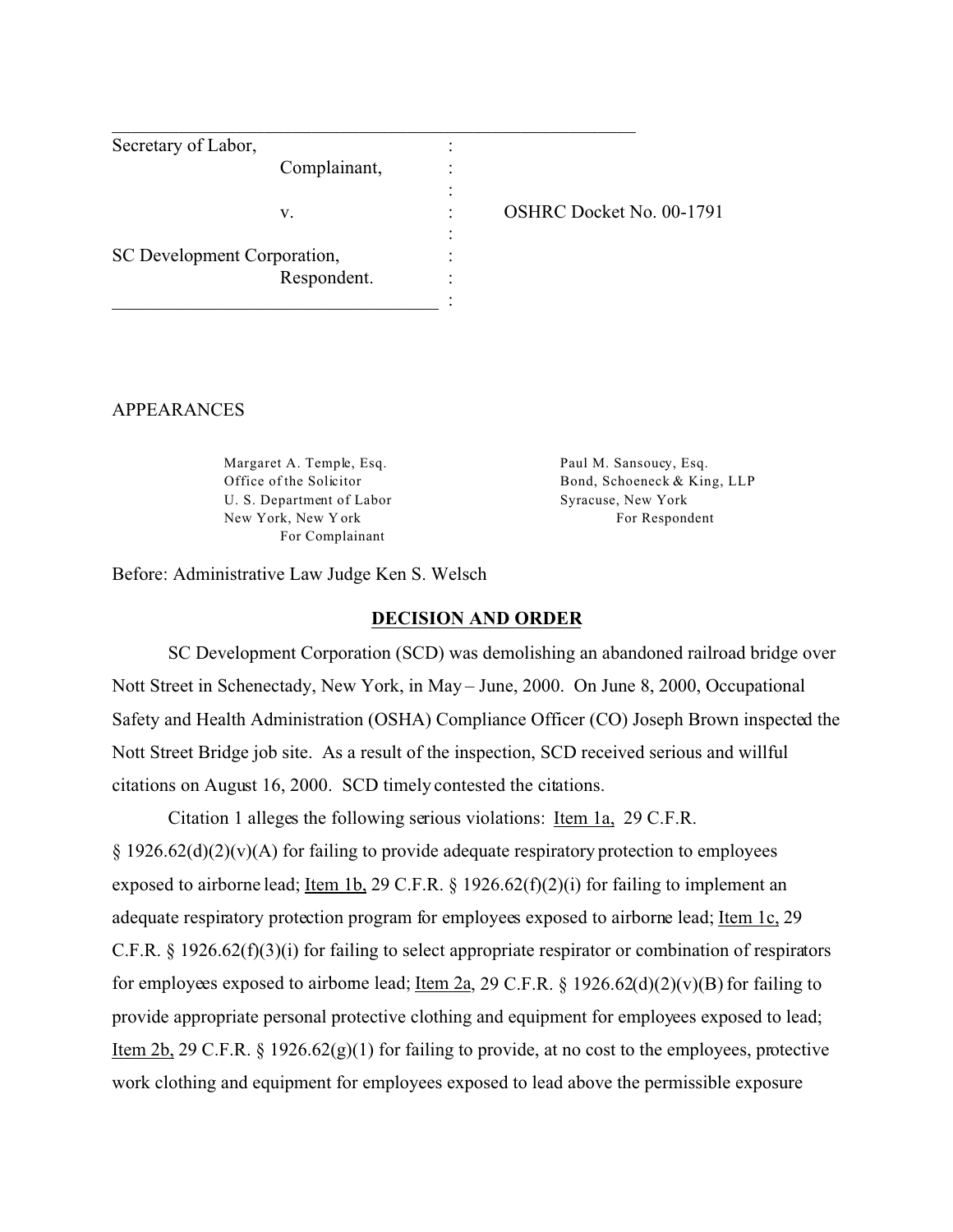limit (PEL); <u>Item 3a</u>, 29 C.F.R. § 1926.62(d)(2)(v)(D) for failing to provide hand washing facilities for employees exposed to lead; Item 3b, 29 C.F.R. § 1926.62(i)(5)(i) for failing to provide hand washing facilities for employees exposed to lead; Item 4a, 29 C.F.R. §  $1926.62(d)(2)(v)(E)$  for failing to perform biological monitoring for employees exposed to lead; Item 4b, 29 C.F.R. § 1926.62(j)(1)(i) for failing to perform initial medical surveillance on employees exposed to lead at or above the action level; <u>Item 5a,</u> 29 C.F.R. § 1926.62(d)(2)(v)(F) for failing to provide training for employees exposed to lead; Item 5b, 29 C.F.R. §  $1926.62(l)(1)(ii)$  for failing to provide a training program on elevated lead exposure to employees exposed to lead at or above the action level; and Item 6, 29 C.F.R. § 1926.62(e)(2)(i) for failing to establish and implement a written compliance program for lead prior to commencement of the job. The total penalty for the alleged serious violations is \$7,500.00.

Citation 2 alleges the following willful violations: Item 1, 29 C.F.R. § 1910.134(f)(1) for failing to ensure that employees using a tight-fitting face-piece respirator pass an appropriate qualitative fit test (QLFT) or quantitative fit test (QNFT); <u>Item 2a</u>, 29 C.F.R. § 1926.62(d)(1)(i) for failing to initially determine if employees may be exposed to lead at or above the action level; and Item 2b, 29 C.F.R. § 1926.62(d)(1)(iii) for failing to perform personal exposure sampling for employees exposed to lead. The total penalty for the alleged willful violations is \$77,000.00.

The hearing was held August 22-24, 2001, in Albany, New York. Jurisdiction and coverage were stipulated (Tr. 4). The parties filed post-hearing briefs.

SCD denies the alleged violations. SCD admits it was aware of lead on the job site but asserts the affirmative defense of unpreventable employee misconduct.

For the following reasons, SCD's employee misconduct defense is rejected. The Citation 1 serious violations of 29 C.F.R.  $\S$  1926.62(d)(2)(v)(A), 1926.62(f)(2)(i),  $1926.62(f)(3)(i)$ ,  $1926.62(d)(2)(v)(B)$ ,  $1926.62(d)(2)(v)(D)$ ,  $1926.62(d)(2)(v)(E)$ ,  $1926.62(d)(2)(v)(F)$ , and  $1926.62(e)(2)(i)$  are affirmed and the remaining alleged violations are vacated. The Citation 2 willful classification is reclassified as serious, and the violations are affirmed. The total penalty assessed is \$5,500.00.

### **Background**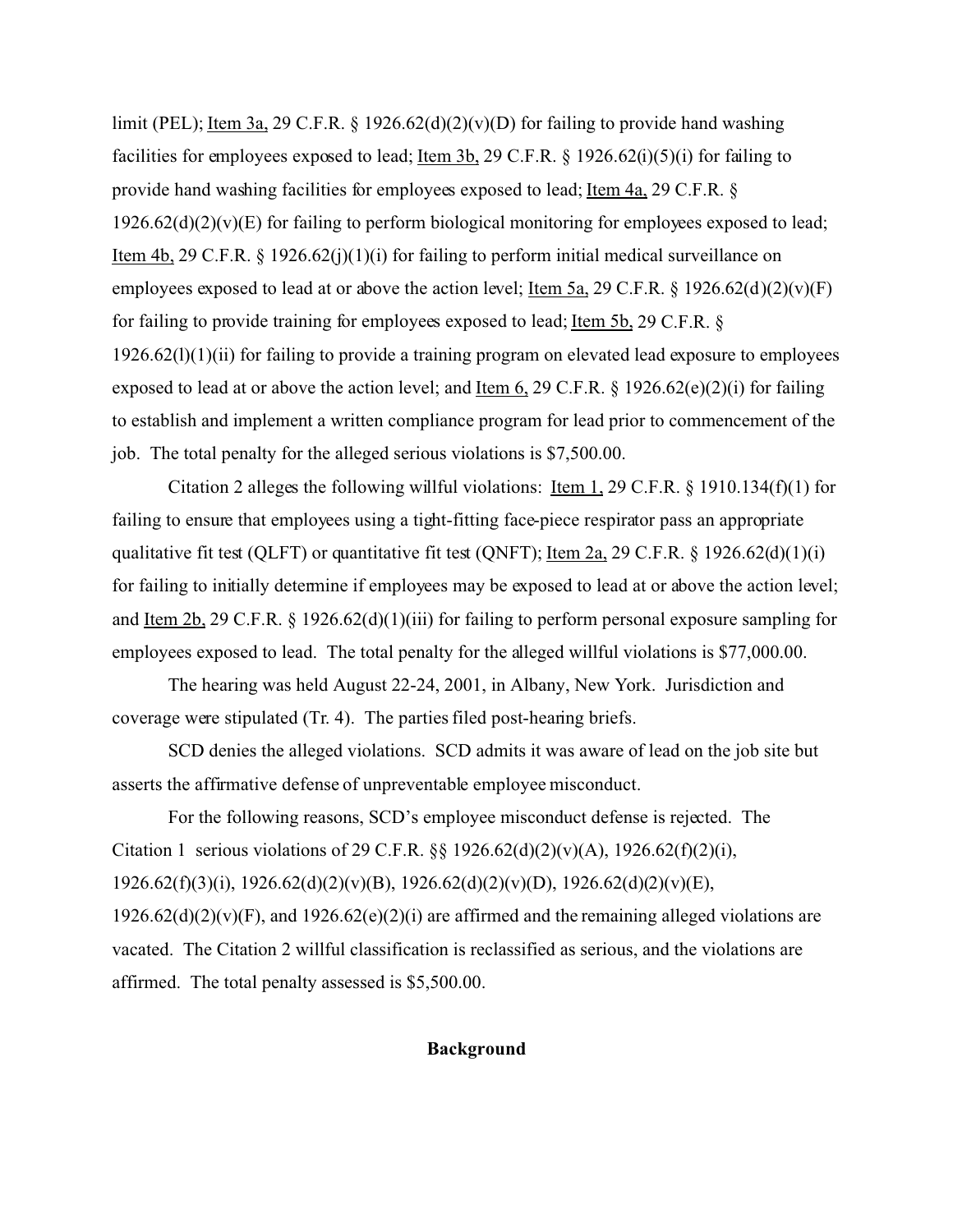SCD is primarily engaged in the business of utility pipe and site development work for residential developments. It occasionally performs bridge construction and demolition. SCD's office is in Clifton Park, New York, and it employs approximately 25 employees. SCD was incorporated in 1998 and is the successor corporation to Schultz Construction Corporation that was founded in 1970 by William J. Schultz, the president and owner of both Schultz Construction and SCD (Tr. 446-447). Schultz Construction was involved primarily (60-70% of its work) in bridge construction and demolition (Tr. 448).

In April, 2000, SCD contracted to demolish an old abandoned railroad bridge over Nott Street in Schenectady (Tr. 453). The bridge was a steel girder bridge which was supported by upright steel columns. The job had to be completed as quickly as possible because Nott Street could only be closed to traffic for a limited amount of time (Tr. 75-76).

The chief estimator for SCD on the bridge project was Schultz's son, William M. Schultz. He noticed that the site plans and notes on the bridge stated that "the contractor should be aware of the potential existence of lead-based paint on the existing superstructure" and he asked Greg Turner, the safety officer and equipment coordinator for SCD, to look into it (Exh. R-1; Tr. 288). Turner went to the OSHA Internet website and downloaded the standards on lead (Tr. 290, 320). Turner took this information to Schultz, who told him to contact Joseph Boni, Jr., the former safety director for Schultz Construction (Tr. 292). Boni told Turner that in order to protect employees from lead exposure, the method used to remove lead from Schultz Construction projects in the past was to apply paint stripper to strip the lead-based paint 4 inches on either side of the locations where the torch would cut the steel (Tr. 292, 383, 396).

Before the job began, John Coons, project manager, and Robert DeGroot, foreman for the job, went to examine the bridge site. They saw that the channel girders (floor beams) were rusted but there was not a lot of rust on the inside of the upper surface of the bridge (Tr. 39). Coons performed swab/swipe tests for lead in 3 or 4 different areas on top of the bridge (Tr. 40, 71, 72). The test involves swabbing a sample of the paint. If the swab turns black, lead is not present; if it turns pink, lead is present (Tr. 43). DeGroot testified that two of the swabs were black and one was maroon, so none of the samples tested positive *(i.e.*, none were "bright pink") (Tr. 17, 43). According to Turner, Coons telephoned him from the site and told him that the test was positive for lead; and Turner informed president Schultz of the results (Tr. 296, 457).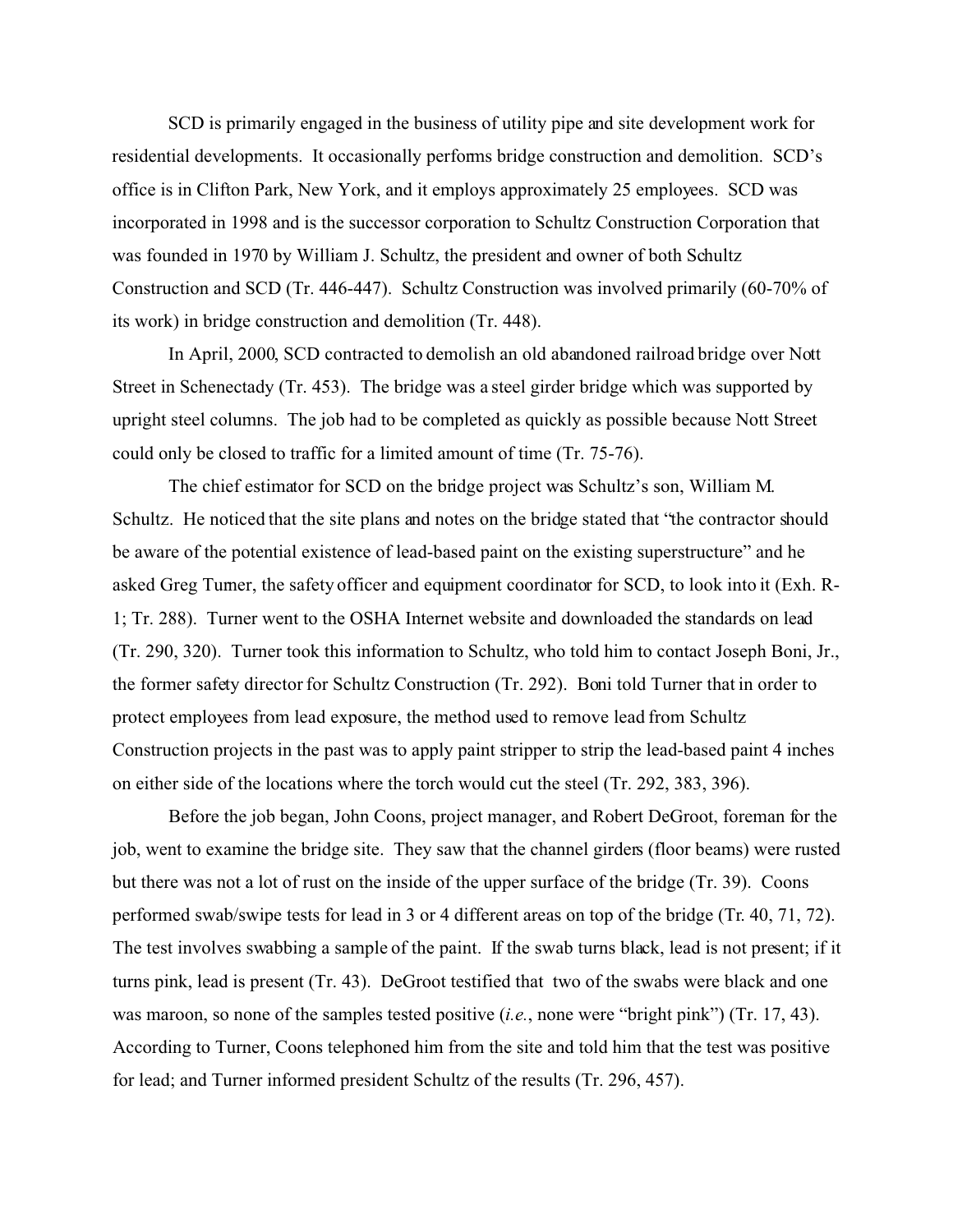The demolition of the bridge involved torch cutting the steel beams, girders, and rivets; taking them down; then removing the concrete abutments and sidewalks. The demolition crew consisted of foreman DeGroot, Mark Crannell, Clifford Murtlow and Neil Cullen (Tr. 19). Although DeGroot had worked for Schultz Construction for 9 years, this was his first time as a foreman on a demolition project and he stated that he was never briefed on the duties of a foreman (Tr. 52). The torch work was performed by DeGroot and Murtlow, who used oxyacetylene torches, and Cullen, who used a magnesium torch (Tr. 82, 117, 128). Prior to torch cutting, no paint stripping was done (Tr. 49).

The employees wore blue jeans, T-shirts, work shoes, hard hats and gloves (Tr. 81, 101, 126). Two of the 3 employees who were torch cutting wore respirators. Murtlow testified that he started using a half-face cloth filter respirator off and on when he received one about half-way through the job (Tr. 100). Cullen stated that he requested a respirator because of the magnesium smoke and received one after he had been on the job about a week (Tr. 129). He wore a full-face air-purifying respirator. However, after 2 days the batteries died, but Cullen said he continued to use it without batteries (Tr. 133). DeGroot said he did not wear a respirator (Tr. 20).

The OSHA inspection by CO Brown was a referral inspection based on a photograph in a local newspaper of the Nott Street Bridge demolition (Tr.152). The age of the bridge (built in the 1930's) indicated the possibility of lead-based paint (Tr. 5, 245). One of the focuses of the Albany, New York, OSHA office was addressing the high hazard of lead in construction (Tr. 149).

CO Brown was at the job site approximately 2 hours, from 3:00 p.m. to 5:00 p.m., on June 8, 2000 (Tr. 248). At that time, the steel was all down and only some concrete and sidewalks needed to be removed (Tr. 307). CO Brown held an opening conference with foreman DeGroot who told him he was not aware of the presence of lead on the bridge (Tr. 157). Then CO Brown started to interview the other employees but DeGroot asked him to wait until he could get the safety manager on site (Tr. 153). CO Brown stopped his interviewing and waited for the safety manager. About 20-30 minutes later, Turner, the safety manager, arrived and CO Brown held an opening conference with him (Tr. 153). Turner told CO Brown that there was lead on the bridge based on the swipe samples (Tr. 154). CO Brown interviewed the rest of the employees on site. He stated that the employees told him they were not aware of lead on the job (Tr. 192).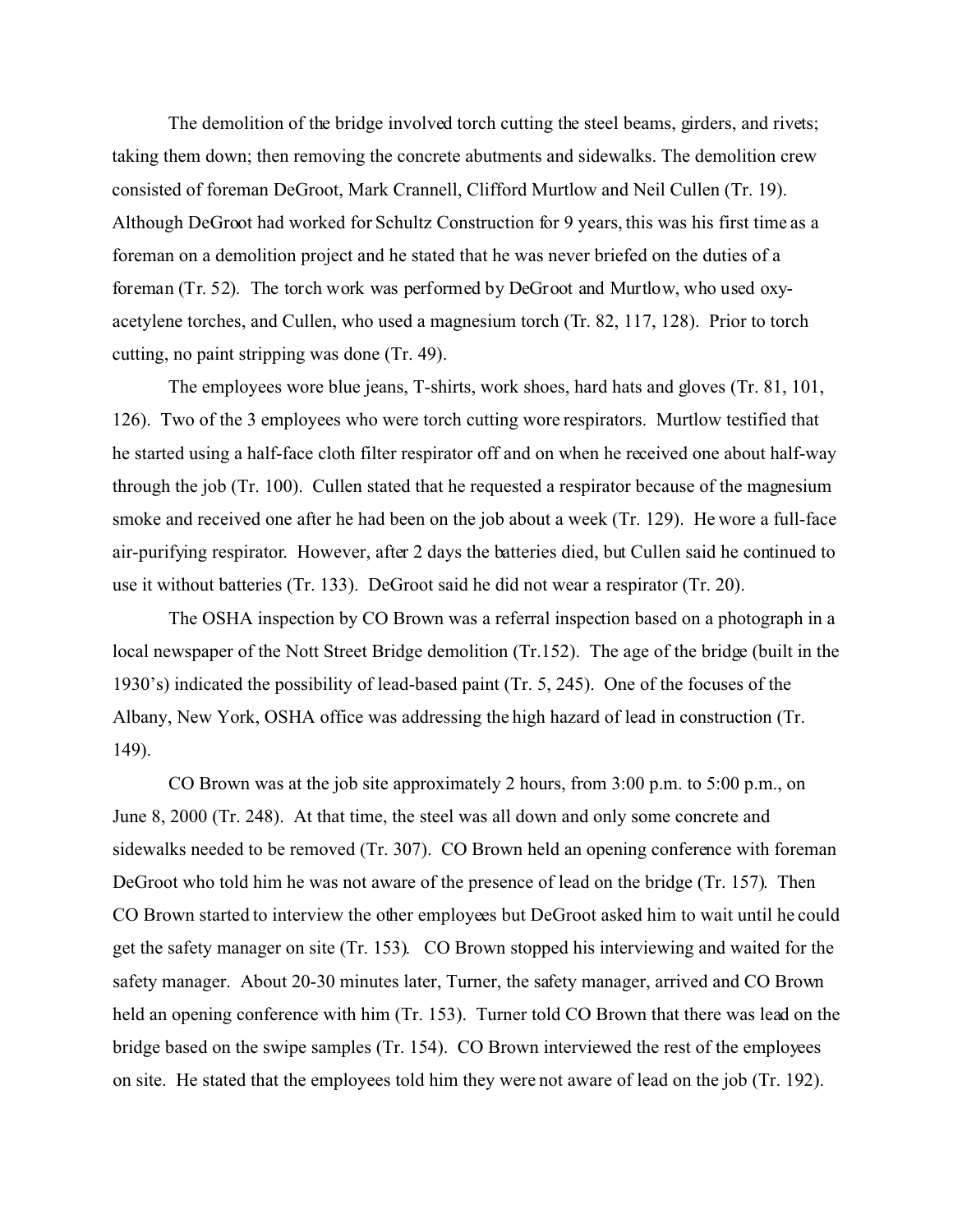CO Brown took 4 bulk samples of paint off pieces of the bridge in a junk pile (Tr. 157). The bulk samples were sent to a lab and the results were: sample one contained 0.08% lead, sample two and three were 0.8% lead, and sample four was 7% lead (Tr. 249).

### **DISCUSSION**

The Secretary has the burden of proving, by a preponderance of the evidence, a violation of the standard.

In order to establish a violation of an occupational safety or health standard, the Secretary has the burden of proving: (a) the applicability of the cited standard, (b) the employer's noncompliance with the standard's terms, (c) employee access to the violative conditions, and (d) the employer's actual or constructive knowledge of the violation (*i.e.,* the employer either knew, or with the exercise of reasonable diligence could have known, of the violative conditions).

### *Atlantic Battery Co.,* 16 BNA OSHC 2131, 2138 (No. 90-1747, 1994).

The construction lead standards are applicable in this case because SCD's demolition work of the Nott Street bridge involved lead-based paint as evidenced by Coon's swipe test and CO Brown's bulk sampling. The lead-based paint was not removed prior to the demolition work. Employees were potentially exposed to airborne lead as a result of torch cutting the steel. The employees' access to the conditions is unrebutted. However, the level of employee exposure to airborne lead is unknown as air monitoring was not performed by the employer.

SCD knew of the existence of lead-based paint on the Nott Street Bridge. Even though foreman DeGroot stated he was not aware of lead on the job, safety officer Turner, project manager Coons, and president Schultz were aware of the presence of lead. "(W)hen a supervisory employee has actual or constructive knowledge of the violative conditions, that knowledge is imputed to the employer." *Dover Elevator Co.,* 16 BNA OSHC 1281, 1286 (No. 91-0862, 1993).

#### **ALLEGED VIOLATIONS**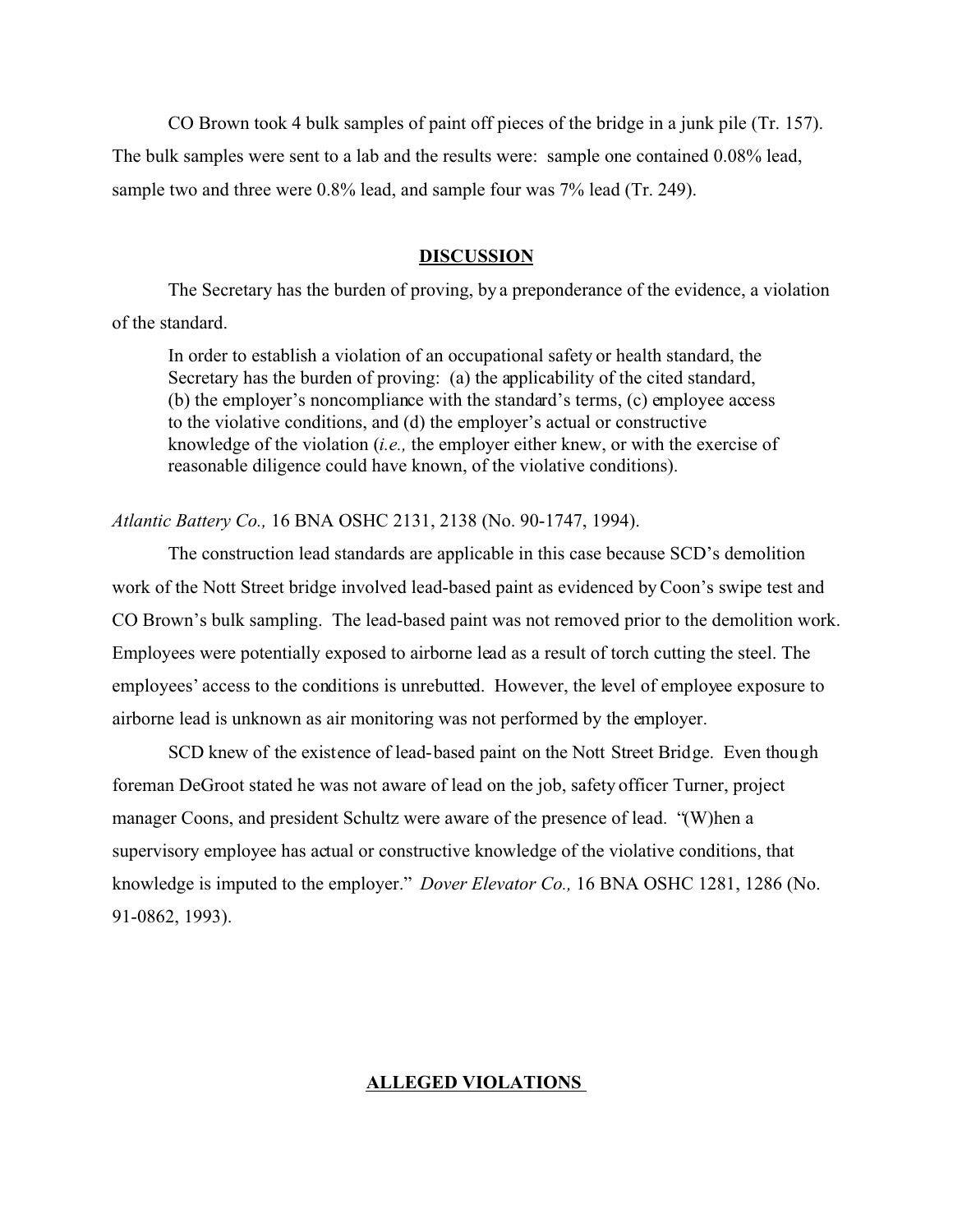# **Citation 1, Items 1a, 1b and 1c - Alleged Serious Violations of §§ 1926.62(d)(2)(v)(A), 1926.62(f)(2)(i) and 1926.62(f)(3)(i)**

The citation alleges that SCD failed to implement an adequate respirator program and select and provide appropriate respirator protection to employees performing magnesium torch cutting and oxy-acetylene torch cutting. Section  $1926.62(d)(2)(v)(A)$  provides:

*Exposure assessment -* (2) *Protection of employees during assessment of exposure.*  (v) Until the employer performs an employee exposure assessment as required under paragraph (d) of the section and determines actual employee exposure, the employer shall provide to employees performing the tasks described in paragraphs  $(d)(2)(i)$ ,  $(d)(2)(ii)$ ,  $(d)(2)(iii)$ , and  $(d)(2)(iv)$  of this section with interim protection as follows: (A) Appropriate respiratory protection in accordance with paragraph (f) of this section.

## Section  $1926.62(f)(2)(i)$  provides:

(f) *Respiratory protection.* (2) *Respirator Program.* (i) The employer must implement a respiratory protection programin accordance with 29 CFR 1910.134 (b) through (d) (except  $(d)(1)(iii)$ ), and (f) through (m).

Section  $1926.62(f)(3)(i)$  provides:

(f) *Respiratory protection.* (3) *Respirator selection.* (i) The employer must select the appropriate respirator or combination of respirators from Table I of this section.

It is undisputed that the employees began torch cutting without respirators. DeGroot testified that Coons saw the employees torch cutting without respirators (Tr. 22-23). Murtlow said that Turner saw him torch cutting without a respirator (Tr. 103). Cullen stated that Turner, Coons and estimator Schultz saw the employees working without respirators (Tr. 130). The employees did not have respirators until they requested them because of the smoke generated by the magnesium torch (Tr. 129). Upon request, respirators were sent to the job site. Turner said that he did not make any selection for the respirators; he sent respirators which were in a box at the office and which were there when he took the job at SCD (in February, 1999) (Tr. 281, 338). Turner stated he did not inspect the respirators or know how old they were (Tr. 338-339). One respirator was a full-face powered air-purifying respirator (PAPR) operated with batteries that Cullen wore. The rest of the respirators were half-face negative pressure air purifying respirators that use cartridges (Tr. 165). Murtlow wore one of these off and on (Tr. 100). DeGroot did not wear a respirator.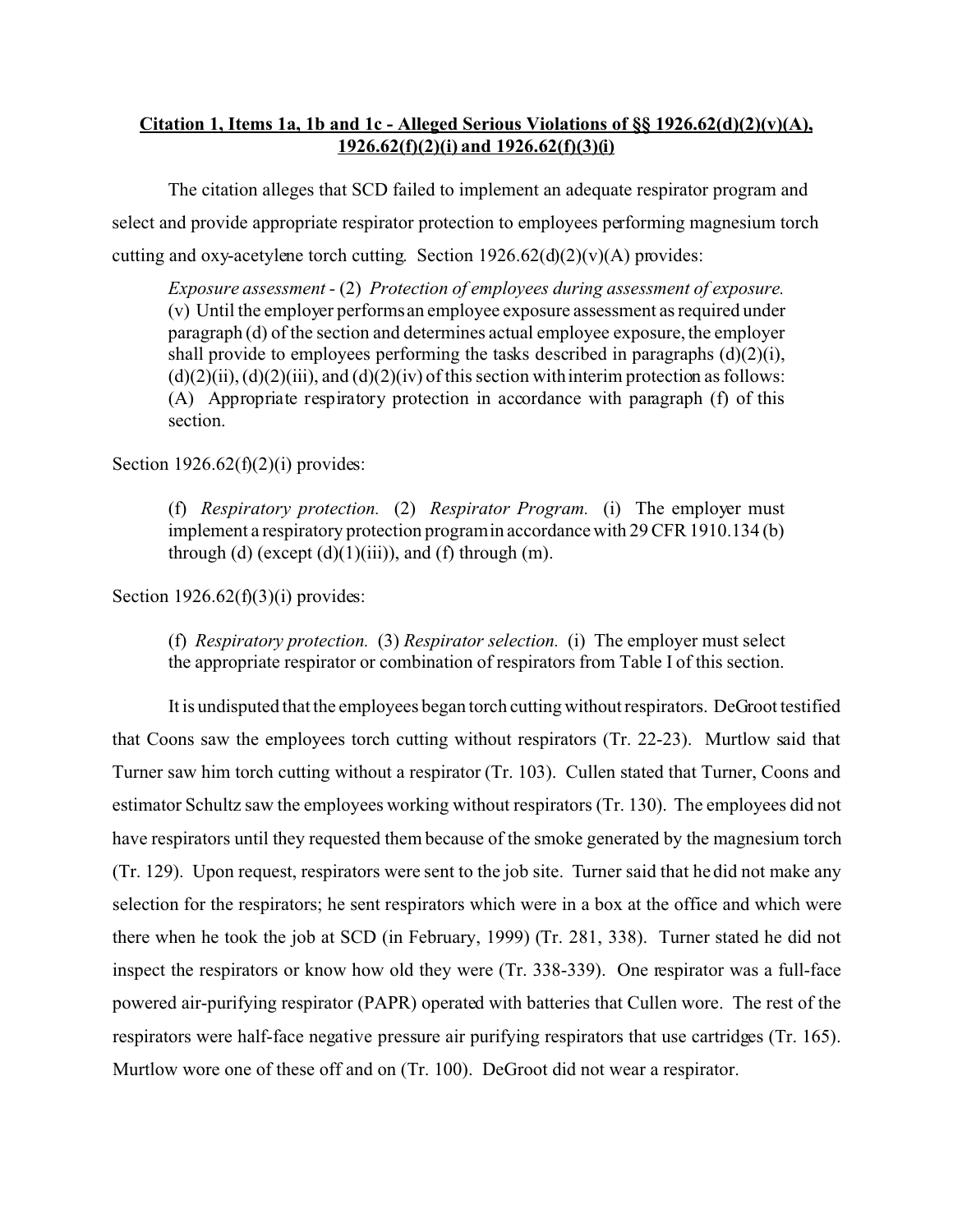Section 1910.134(c), which is incorporated by  $\S$  1926.62(f)(2)(i), requires employers "to develop and implement a written respiratory protection program with worksite-specific procedures and elements for required respirator use." Section 1920.134(e) requires employers to "provide a medical evaluation to determine the employee's ability to use a respirator, before the employee is fit tested or required to use the respirator in the workplace."

Section  $1926.62(d)(2)(iv)$  provides in pertinent part that "until the employer performs an employee exposure assessment . . . the employer shall treat the employee as if the employee were exposed to lead in excess of 2,500  $g/m<sup>3</sup>$  (50 x PEL) and shall implement employee protective measures" for employees performing torch cutting. Under Table I of  $\S$  1926.62(f)(3)(i), the respirator required is a ½ mask supplied air respirator operated in pressure demand mode for airborne concentrations of lead not in excess of  $50,000 \, \text{g/m}^3$  (employees are to be treated as if they were exposed to lead in excess of 2,500  $g/m<sup>3</sup>$ ).

SCD did not perform any employee exposure assessments of the employees torch cutting on the Nott Street bridge. Turner told CO Brown on two different occasions that no exposure assessment had been performed (Tr. 155, 162, 174). Since the assessment was not performed, § 1926.62(f) requires SCD to provide air supplied respirators operated in pressure demand or other positive-pressure mode for employees who are torch cutting. Although SCD provided employees with half-face air purifying respirators and one full-face PAPR, it did not provide the required air supplied respirators (Tr. 165). Also, SCD failed to ensure that any respirators were actually worn by employees.

Further, CO Brown asked SCD for a copy of its respirator program. He was given a document that referenced § 1926.103, the old standard on respirator protection. Also, it was not site specific and did not address medical surveillance, medical evaluation, and fit testing of the respirators (Tr. 170-171). This document was not offered into evidence. It is undisputed that the employees were not given medical evaluations before wearing the respirators and were not fit tested for the respirators. One employee, Murtlow, who had open-heart surgery, was not medically evaluated for his ability to wear a respirator (Tr. 107).

Under  $\S 17(k)$  of the Occupational Safety and Health Act (Act), a violation is serious if there is a substantial probability that death or serious physical harm could result from the violative condition. 29 U. S. C.  $\S$  666(k). SCD's violations of the respiratory requirements are serious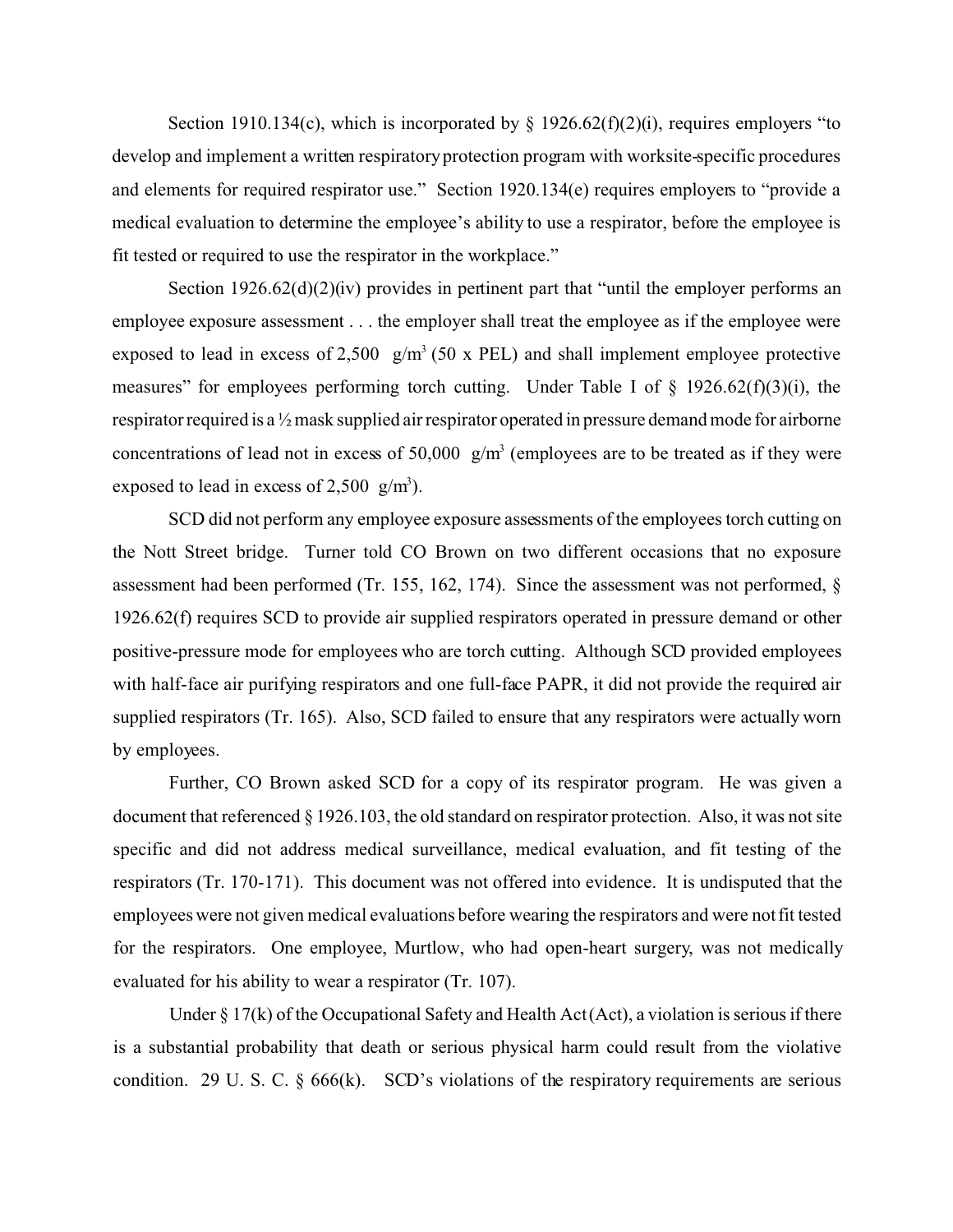because it was aware of lead-based paint on the steel of the Nott Street Bridge. The exposure to lead can have serious health consequences, such as kidney and nervous system damage, which are irreversible (Tr. 167-168).

Accordingly, the violation of  $\S 1926.62(d)(2)(v)(A)$ ,  $1926.62(f)(2)(i)$ ,  $1926.62(f)(3)(i)$  are affirmed as serious.

# **Citation 1, Items 2a and 2b – Alleged Serious Violations of §§ 1926.62(d)(2)(v)(B) and 1926.62(g)(1)**

The citation alleges that SCD failed to provide appropriate personal protective clothing for employees performing torch cutting. Section  $1926.62(d)(2)(v)(B)$  provides:

(d) *Exposure assessment –* (2) *Protection of employees during assessment of exposure.* (v) Until the employer performs an employee exposure assessment as required under paragraph (d) of this section and determines actual employees exposure, the employer shall provide to employees performing the tasks described in paragraphs  $(d)(2)(i)$ ,  $(d)(2)(ii)$ ,  $(d)(2)(iii)$ , and  $(d)(2)(iv)$  of this section with interim protection as follows: (B) Appropriate personal protective clothing and equipment in accordance with paragraph (g) of this section.

Section  $1926.62(g)(1)$  provides:

(g) *Protective work clothing and equipment –* (1) *Provision and use.* Where an employee is exposed to lead above the PEL without regard to the use of respirators, where employees are exposed to lead compounds which may cause skin or eye irritation (e.g. lead arsenate, lead azide), and as interim protection for employees performing tasks as specified in paragraph (d)(2) of this section, the employer shall provide at no cost to the employee and assure that the employee uses appropriate protective work clothing and equipment that prevents contamination of the employee and the employee's garments such as but not limited to: (i) coveralls or similar fullbody work clothing; (ii) Gloves, hats, and shoes or disposable shoe coverlets; and (iii) Face shields, vented goggles, or other appropriate protective equipment which complies with § 1910.133 of this chapter.

It is undisputed that employees worked in their street clothes and that no protective clothing was provided by the employer except for torch cutting gloves (Tr. 81, 101, 126). The employees did not change clothes after work and wore the contaminated clothing in their vehicles and to their homes. CO Brown said that Turner told him that no head covers, no body covers and no shoe covers were provided (Tr. 176).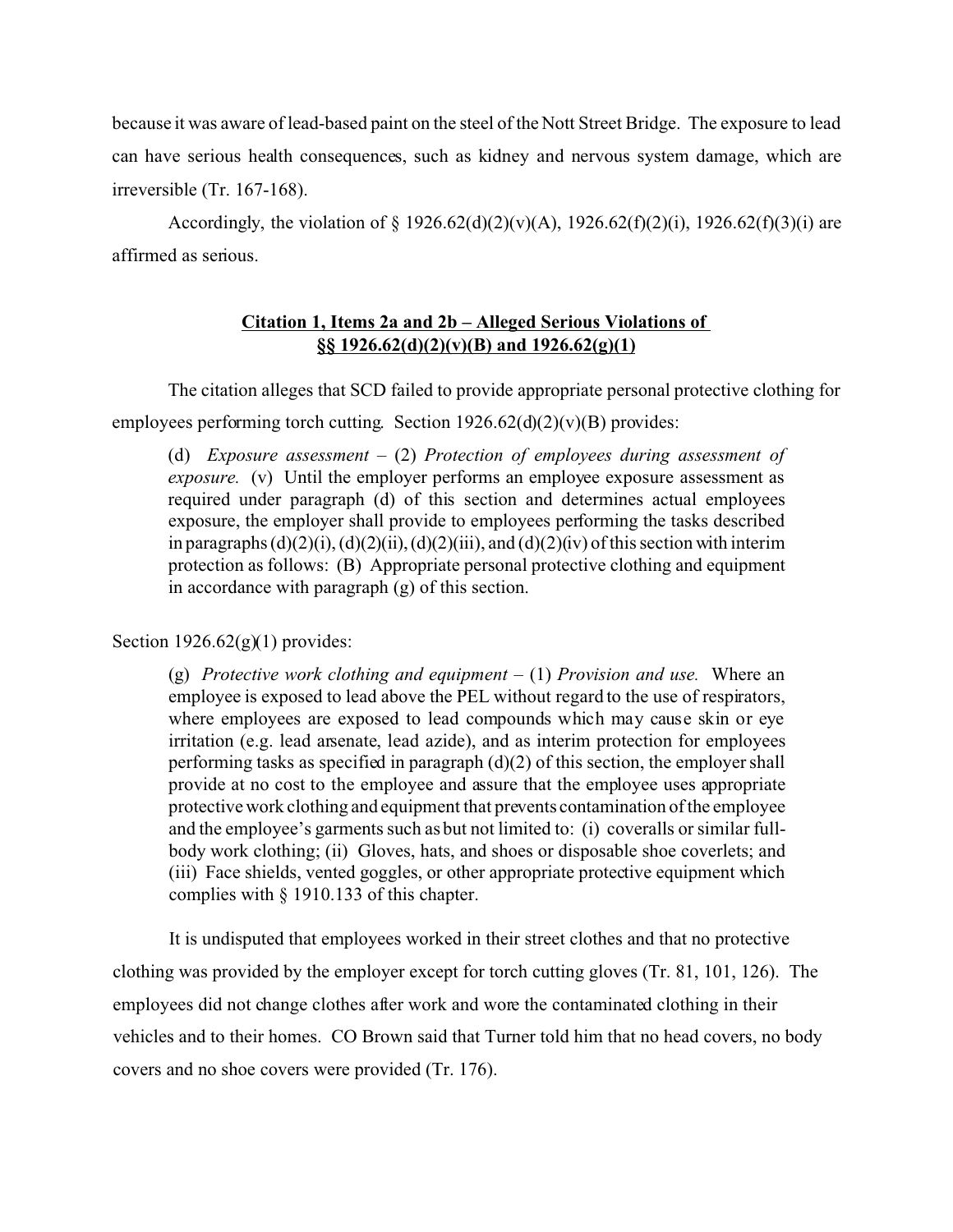Section 1926.62(g)(1) is incorporated into  $\S 1926.62(d)(2)(v)(B)$  by reference and citation of both sections is duplicative. Additionally,  $\S 1926.62(g)(1)$  by itself is not applicable in this case because it is unknown whether employees were exposed to lead above the PEL.

The violation of  $\S$  1926.62(d)(2(v)(B) is serious because, without protective clothing, employees were exposed to lead which could result in serious health problems.

Therefore, the violation of  $\S 1926.62(d)(2)(v)(B)$  is affirmed as serious and the violation of  $§$  1926.62(g)(1) is vacated.

# **Citation 1, Items 3a and 3b – Alleged Serious Violations of §§ 1926.62(d)(2)(v)(D) and 1926.62(i)(5)(i)**

The citation alleges that SCD did not provide hand washing facilities for employees exposed to lead. Section  $1926.62(d)(2)(v)(D)$  provides in pertinent part:

(d) *Exposure assessment –* (2) *Protection of employees during assessment of exposure.* (v) Until the employer performs an employee exposure assessment as required under paragraph (d) of this section and determines actual employee exposure, the employer shall provide to employees performing the tasks described in paragraphs  $(d)(2)(i)$ ,  $(d)(2)(ii)$ ,  $(d)(2)(iii)$ , and  $(d)(2)(iv)$  of this section with interim protection as follows: (D) Hand washing facilities in accordance with paragraph  $(i)(5)$  of this section.

Section  $1926.62(i)(5)(i)$  provides:

(i) The employer shall provide adequate handwashing facilities for use by employees exposed to lead in accordance with 29 CFR 1926.51(f).

It is undisputed that hand washing facilities were not provided at the job site. Three employees and the safety officer stated that there were no hand washing facilities on site (Tr. 25, 103, 132, 291). CO Brown did not see any hand washing facilities on site (Tr. 181). Employees ate their lunch on site and were not able to wash their hands before they ate (Tr. 25, 103, 132).

Section  $1926.62(d)(2)(v)(D)$  incorporates § 1926.62(i)(5)(i) by reference and citation of both sections is duplicative. Also,  $\S$  1926.62(i)(5)(i) on its own does not apply because it is unknown whether employees were exposed to lead above the PEL.

The violation of § 1926.62(d)(2)(v)(D) is serious because employees exposed to airborne lead, who are not able to wash their hands before they ate, would be ingesting lead.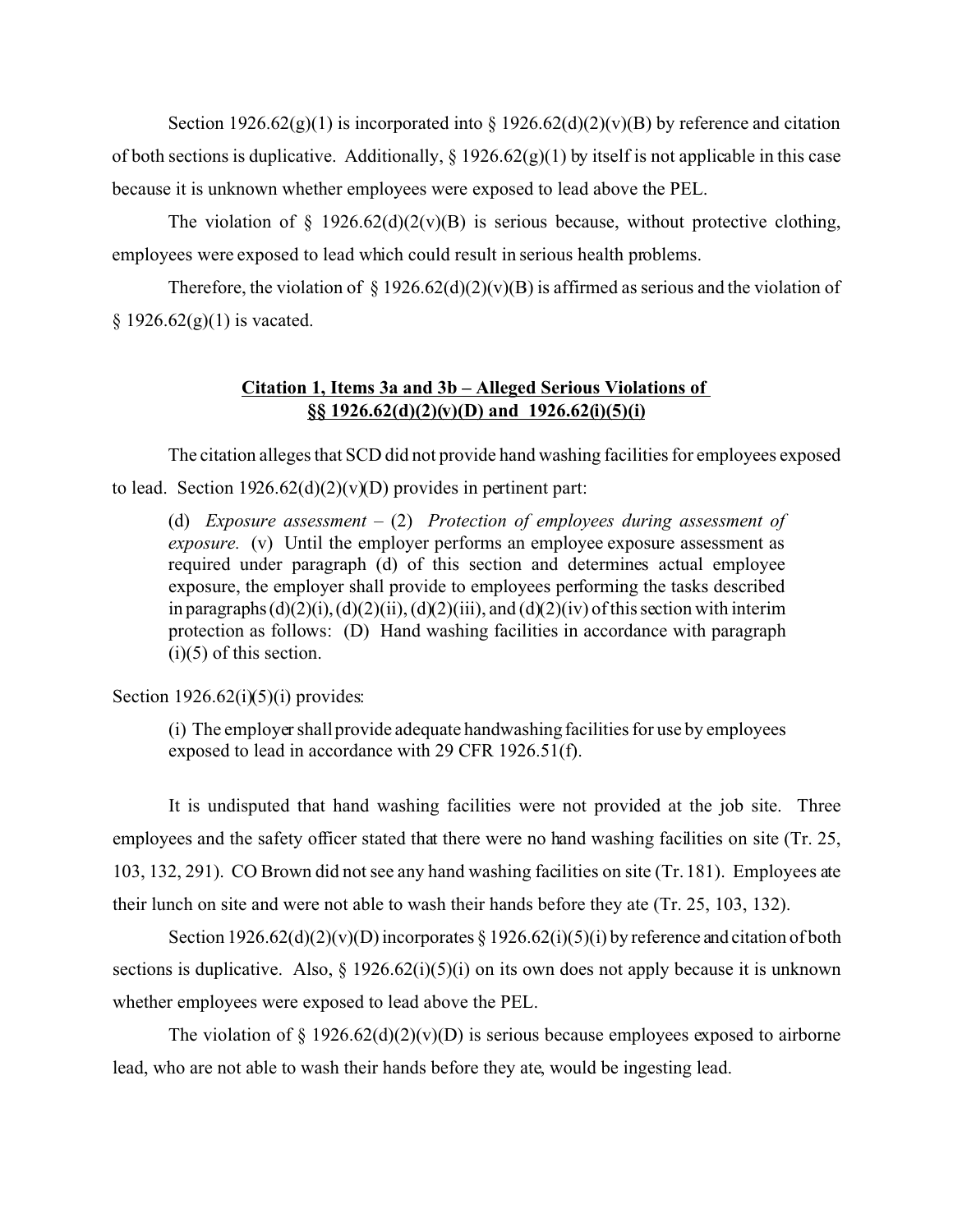Therefore, the violation of  $\S$  1926.62(d)(2)(v)(D) is affirmed and the violation of  $§ 1926.62(i)(5)(i)$  is vacated.

# **Citation 1, Items 4a and 4b – Alleged Serious Violations of §§ 1926.62(d)(2)(v)(E) and 1926.62(j)(1)(i)**

The citation alleges that SCD failed to provide employees with biological monitoring for lead (Item 4a) or initial medical surveillance to employees exposed to lead (Item 4b).

Section  $1926.62(d)(2)(v)(E)$  provides that until the employer performs an employee exposure assessment to determine actual employee exposure, the employer shall provide to employees performing certain tasks with interim protection as follows:

(E) Biological monitoring in accordance with paragraph  $(i)(1)(i)$  of this section, to consist of blood sampling and analysis for lead and zinc protoporphyrin levels. . .

Section  $1926.62(j)(1)(i)$  provides:

(i) *Medical surveillance – (1) General.* (i) The employer shall make available initial medical surveillance to employees occupationally exposed on any day to lead at or above the action level. Initial medical surveillance consists of biological monitoring in the form of blood sampling and analysis for lead and zinc protoporphyrin levels.

It is undisputed that SCD failed to perform an employee exposure assessment for lead before or during the demolition job. Turner admitted that SCD failed to perform biological monitoring of employees exposed to lead (Tr. 337). Exposure to lead can lead to serious physical harm.

The Secretary failed to establish a violation of  $\S 1926.62(i)(1)(i)$ . There is no evidence that employees were exposed in any day to lead levels at or above the action level for lead.

The violation of § 1926.62(d)(2)(v)(E) is affirmed as serious and the violation of  $§ 1926.62(j)(1)(i)$  is vacated.

# **Citation 1, Items 5a and 5b – Alleged Serious Violations of §§ 1926.62(d)(2)(v)(F) and 1926.62(l)(1)(ii)**

The citation alleges that SCD failed to provide training and a training program on elevated lead exposure and limitations on respirator use for employees exposed to lead.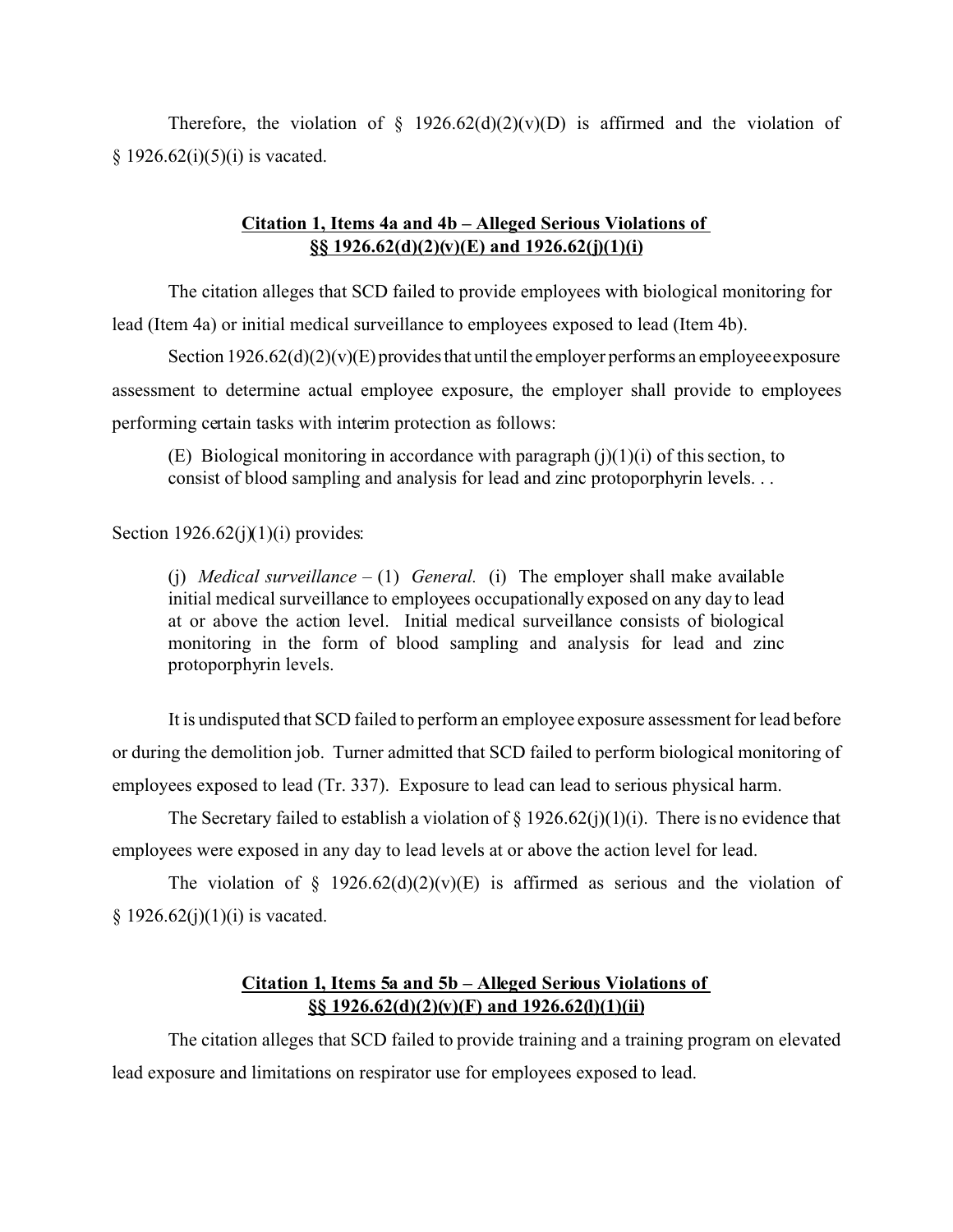Section  $1926.62(d)(2)(v)$  F) provides that until the employer performs an employee exposure assessment to determine actual employee exposure, the employer shall provide to employees performing certain tasks with interim protection as follows:

(F) Training as required under paragraph  $(l)(1)(i)$  of this section regarding 29 CFR 1926.59, Hazard Communication; training as required under paragraph  $(l)(2)(ii)(C)$ of this section, regarding use of respirators; and training in accordance with 29 CFR 1926.21, Safety training and education.

## Section  $1926.62(1)(1)(ii)$  provides:

(ii) for all employees who are subject to exposure to lead at or above the action level on any day or who are subject to exposure to lead compounds which may cause skin or eye irritation (e.g. lead arsenate, lead azide), the employer shall provide a training program in accordance with paragraph  $(l)(2)$  of this section and assure employee participation.

Since SCD failed to perform any lead exposure assessment of employees on the demolition job, SCD is required to provide training to employees on lead exposure and respirator use. Employees DeGroot, Murtlow, and Cullen testified that they received no training on lead exposure or respirator use (Tr. 15, 25, 98, 124). Safety officer Turner admitted that he had no training in lead and that he was not aware of any lead training for DeGroot (Tr. 313).

The Secretary failed to establish a violation of  $\S 1926.62(1)(1)(ii)$ . There is no evidence that employees were exposed in any day to lead levels at or above the action level.

Accordingly, the violation of  $\S 1926.62(d)(2)(v)$  (F) is affirmed as serious and the violation of  $\S$  1926.62(1)(1)(ii) is vacated.

## **Citation 1, Item 6 – Alleged Serious Violation of § 1926.62(e)(2)(i)**

The citation alleges that prior to commencement of the Nott Street Bridge job, SCD failed to establish and implement a written compliance program for employees exposed to lead. Section 1926.62(e)(2)(i) provides: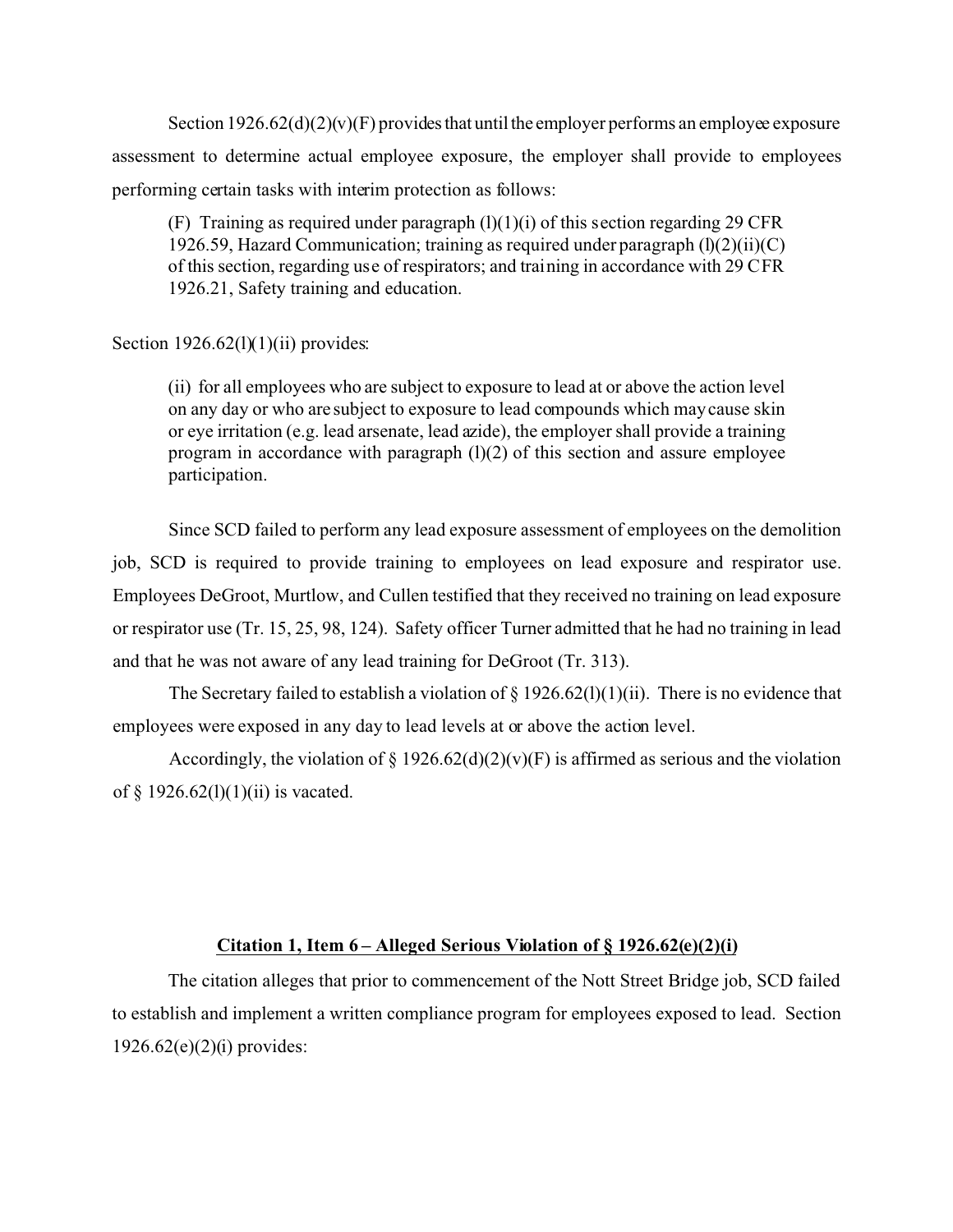(e) *Methods of compliance.* (2) *Compliance program.* (i) Prior to commencement of the job each employer shall establish and implement awritten compliance program to achieve compliance with paragraph (c) of this section.

Section 1926.62(c) requires the employer to assure that no employee is exposed to lead at 50  $\frac{g}{m^3}$ averaged over 8 hours.

CO Brown said that Turner told him that there was no written compliance program for the Nott Street Bridge project (Tr. 200). SCD failed to establish a written compliance program. Because exposure to lead can have serious health consequences, the violation is classified as serious.

Therefore, the violation of  $\S 1926.62(e)(2(i))$  is affirmed as serious.

## **Citation 2, Item 1 – Alleged Willful Violation of § 1910.134(f)(1)**

The citation alleges that SCD failed to perform a fit test for employees who were exposed to lead using a tight-fitting face-piece respirators. Section 1910.134(f)(1) provides:

(1) The employer shall ensure that employees using a tight-fitting face-piece respirator pass an appropriate qualitative fit test (QLFT) or quantitative fit test (QNFT) as stated in this paragraph.

The employees testified that the respirators they used, while torch cutting steel covered with lead-based paint, were not fit tested (Tr. 16, 102, 133). CO Brown stated that Turner told him that no fit testing of respirators was done for employees (Tr. 203, 208). One of the employees, Cullen, who used the full-face PAPR, had a beard and was wearing glasses while using the respirator (Tr. 133). Facial hair does not allow a tight fit for the respirator's facepiece seal. Cullen stated that the respirator was sometimes a tight fit, sometimes not (Tr. 133).

The violation of  $\S$  1910.134(f)(1) is affirmed.

# **Citation 2, Items 2a and 2b – Alleged Willful Violations of §§ 1926.62(d)(1)(i) and 1926.62(d)(1)(iii)**

The citation alleges that SCD failed to perform an initial exposure determination of the amount of lead (item 2a) and failed to perform personal exposure sampling (item 2b) for employees exposed to lead-based paint when torch cutting. Section  $1926.62(d)(1)(i)$  provides: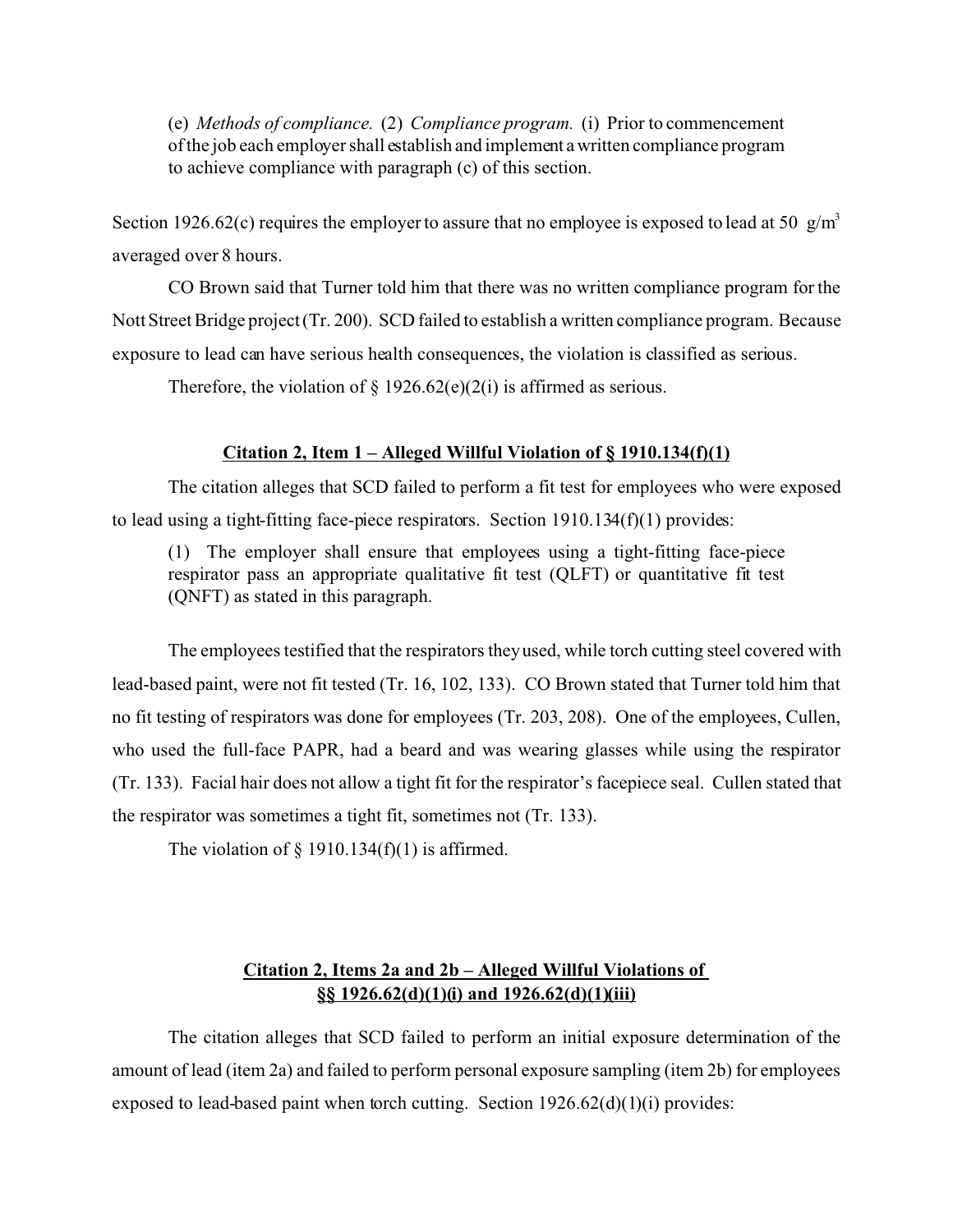(d) *Exposure assessment –* (1) *General.* (i) Each employer who has a workplace or operation covered by this standard shall initially determine if any employee may be exposed to lead at or above the action level.

Section  $1926.62(d)(1)(iii)$  provides:

(iii) With the exception of monitoring under paragraph  $(d)(3)$ , where monitoring is required under this section, the employer shall collect personal samples representative of a full shift including at least one sample for each job classification in each work area either for each shift or for the shift with the highest exposure level.

Although SCD determined the presence of lead on the Nott Street Bridge site, it did not assess what the level of the lead was. Turner admitted that an initial exposure assessment to determine if employees were exposed to lead at or above the action level was not performed (Tr. 337). Also, Turner admitted that SCD did not perform any personal exposure air monitoring for employees exposed to lead (Tr. 350).

Accordingly, the violations of  $\S\S 1926.62(d)(1)(i)$  and  $1926.62(d)(1)(iii)$  are affirmed.

## **Willful Classification of Citation 2**

The violations of §§ 1910.134(f)(1), 1926.62(d)(1)(i), and 1926.62(d)(1)(iii) are classified as willful. The Secretary contends they are willful because safety officer Turner intentionally disregarded the requirement to fit test respirators and was indifferent to the requirement to conduct an initial exposure assessment and personal exposure air monitoring.

"It is well settled that a willful violation is one committed with intentional, knowing or voluntary disregard for the requirements of the Act, or with plain indifference to employee safety." *Continental Roof Systems, Inc.,* 18 BNA OSHC 1070, 1071 (No. 95-1716, 1997). It is not enough for the Secretary to show that an employer was aware of conduct or conditions constituting the alleged violation. "A willful violation is differentiated by heightened awareness of the illegality of the conduct or conditions and by a state of conscious disregard or plain indifference when the employer committed the violation." *Hern Iron Works, Inc.,* 16 BNA OSHC 1206, 1214 (No. 89-433, 1993).

"A willful charge is not justified if an employer has made a good faith effort to comply with a standard or eliminate a hazard even though the employer's efforts are not entirely effective or complete." *Valdek Corp.,* 17 BNA OSHC 1135, 1136 (No. 93-0239, 1995, *aff'd*. 73 F.3d 1466 (8th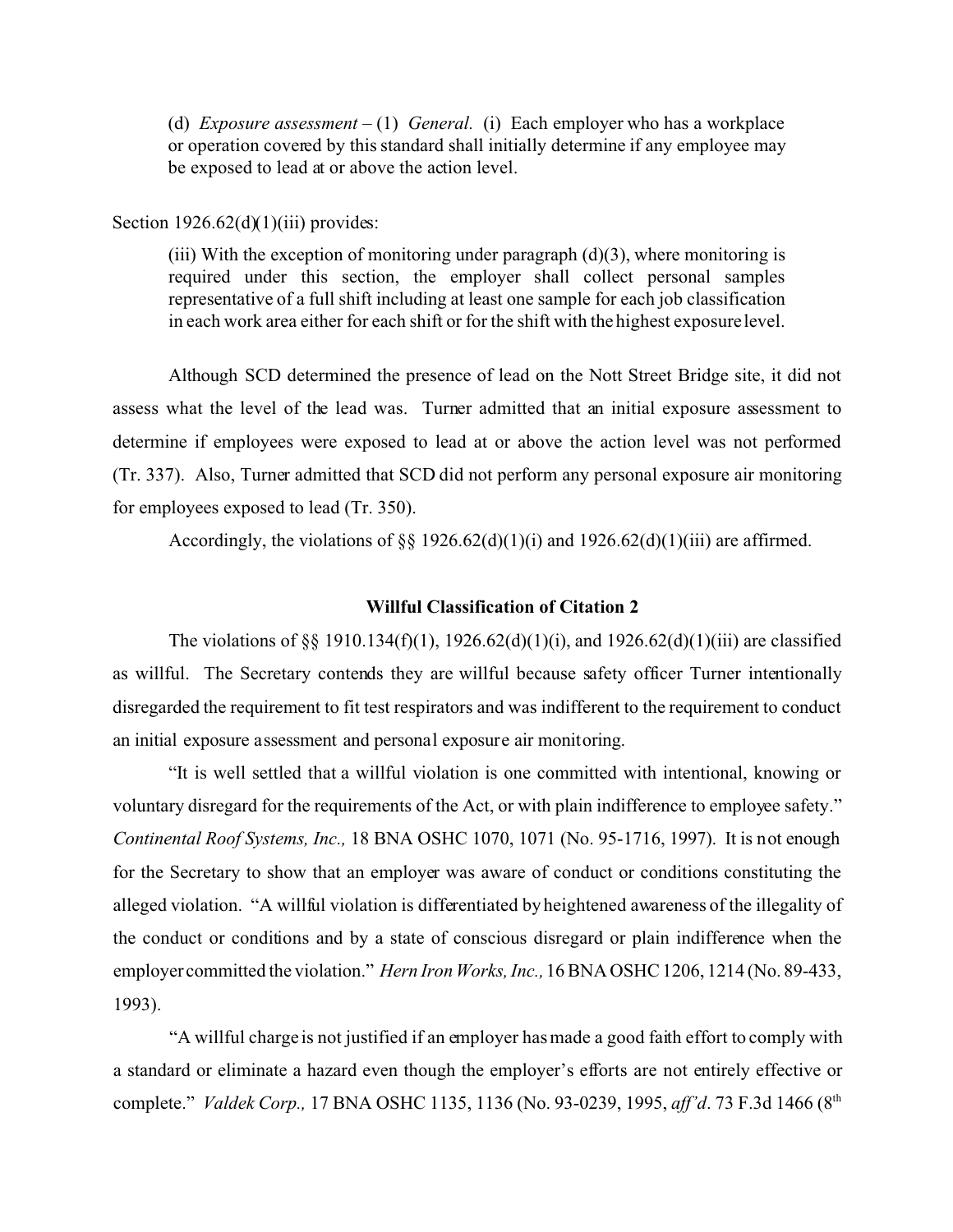Cir. 1996). The test of good faith is an objective one, that is "whether the employer's belief concerning the factual matters in question was reasonable under all the circumstances." *Morrison-Knudson Co./Yonkers Contracting Co.,* 16 BNA OSHC 1105, 1124 (No. 88-572, 1993).

The Secretary failed to establish that SCD "consciously disregarded or was plainly indifferent" to the lead standards. The evidence shows that SCD did not disregard lead on the job because SCD attempted to eliminate the lead. Safety officer Turner had never worked with lead before and did not know much about the hazards of lead exposure (Tr. 291, 315). Although Turner downloaded a copy of the lead standards, he did not fully understand what the standards required. Boni, Schultz Construction's previous safety officer, testified that Turner was confused by the lead standards (Tr. 396, 401). An employer's "knowledge of a standard and a subsequent violation of that standard" do not automatically prove willfulness. *Wright and Lopez, Inc.,* 8 BNA OSHC 1261, 1265 (No. 76-3743, 1980).

After consultation with Boni, Turner believed that he could eliminate the lead through use of paint stripper to remove the lead-based paint. Turner ordered industrial strength paint stripper and provided it along with the other supplies for the job to DeGroot to use on the steel before beginning demolition (Tr. 297, 299). Turner stated that he told DeGroot to strip the paint 4 inches on each side of the cut (Tr. 299). He assumed that DeGroot used the paint stripper and thus eliminated the lead. However, unbeknownst to Turner, DeGroot never used the paint stripper. Consequently, when Turner sent respirators to the job site for the employees, he did not believe that the respirators were being used for lead protection (since he thought the lead had been removed), but were used only for smoke protection (Tr. 305).

Under these circumstances, Turner did not have a heightened awareness and did not make a deliberate decision to disregard the standards. "An employer's unsuccessful efforts to prevent a violation are sufficient to demonstrate that the employer's state of mind was not one of disregard or indifference so long as the employer acted in an objectivelyreasonable manner." *Beta Construction Co.,* 16 BNA OSHC 1435, 1445 (No. 91-102, 1993). The violations are not willful in light of Turner's good faith effort to comply with what he thought was required to remove the lead.

The Secretary has failed to establish that the violations of  $\S\S$  1910.134(f)(1),  $1926.62(d)(1)(i)$ , and  $1926.62(d)(1)(iii)$  were willful. In view of the fact that exposure to lead can result in serious harm, the violations are reclassified as serious.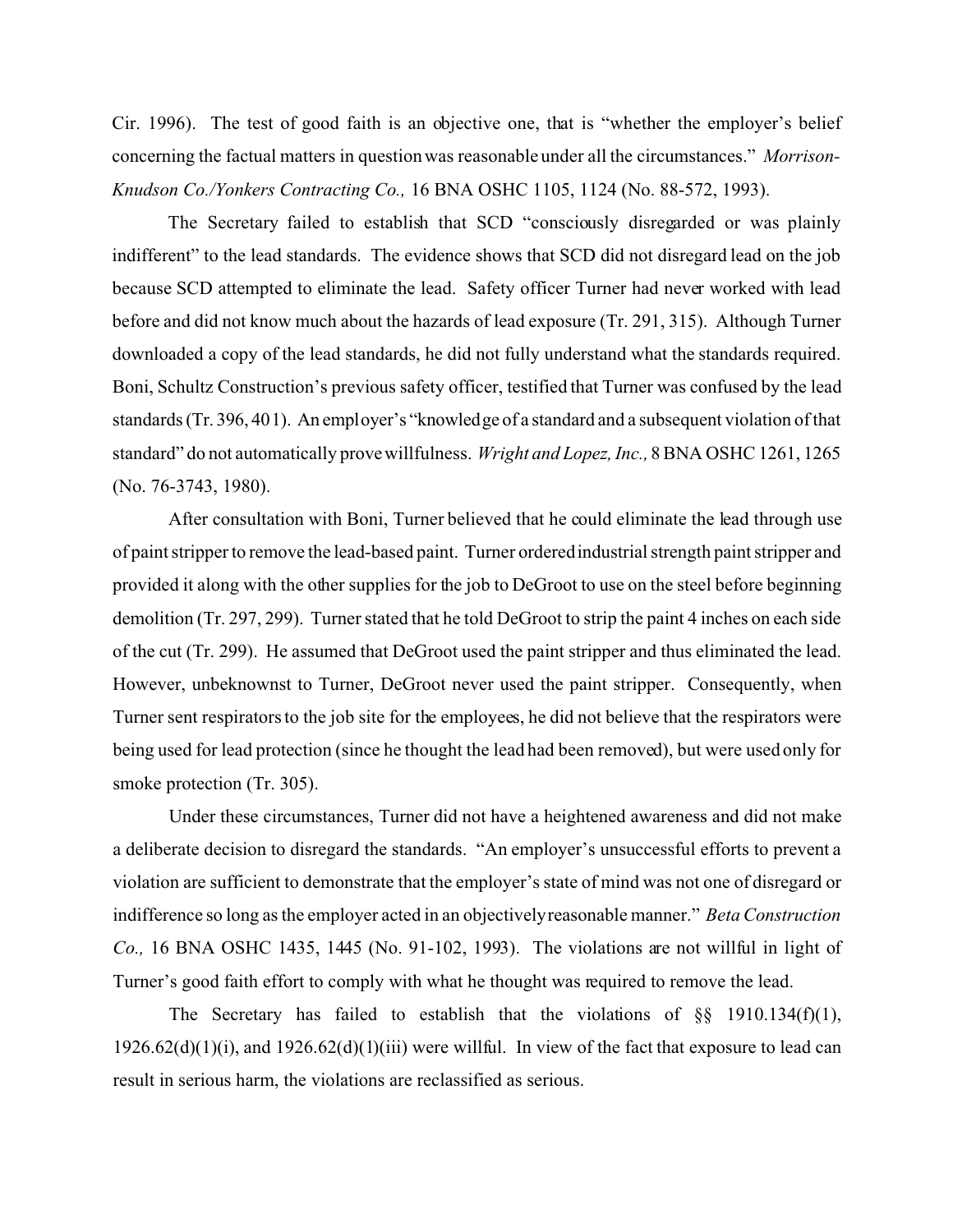## **Unpreventable Employee Misconduct Defense as to Citations 1 and 2**

SCD claims the affirmative defense of unpreventable employee misconduct based on foreman DeGroot's failure to use the paint stripper to remove the lead-based paint on the bridge before demolition.

In order to establish the unpreventable employee misconduct defense, an employer must show:

(1) that it has established work rules designed to prevent the violation; (2) that it has adequately communicated these rules to its employees; (3) that it has taken steps to discover violations; and (4) that it has effectively enforced the rules when violations have been discovered.

## *Nooter Construction Co.,* 16 BNA OSHC 1572, 1578 (No. 91-0237, 1994).

In addition, when a supervisor is involved, such as in this case, "the proof of unpreventable employee misconduct is more rigorous and the defense is more difficult to establish since it is the supervisor's duty to protect the safety of employees under his supervision." *Archer-Western Contractors, Ltd.,* 15 BNA OSHC 1013, 1017 (No. 87-1067, 1991). "(A) supervisor's failure to follow the safety rules and involvement in the misconduct is strong evidence that the employer's safety program was lax." *Ceco Corp.,* 17 BNA OSHC 1173, 1176 (No. 91-3235, 1995).

The employer must first show that it has established work rules designed to implement the requirementsof the standard. *Wheeling-Pittsburgh Steel Corp.,* 16 BNA OSHC 1780, 1784 (No. 91- 2524, 1994). Turner stated that SCD did have a lead rule in the company's safety manual (Tr. 334). However, the company's safety manual was not offered into evidence. Although SCD had an employee "Safety Program"<sup>1</sup> (5 pages long and shorter than the company's safety manual) that was given to employees when they started employment with the company, it did not contain anything on lead (Exh. R-7, Tr. 330). Furthermore, there was no safety rule on use of paint stripper to remove lead-based paint. SCD failed to establish that it had work rules on lead safety.

The second requirement to prove the affirmative defense is that an employer must show that it has adequately communicated the rules to its employees. Employees had an individual safety

 $1$  This exhibit was adm itted only as to the type of document provided to SCD employees and not as a document provided to any specific employee.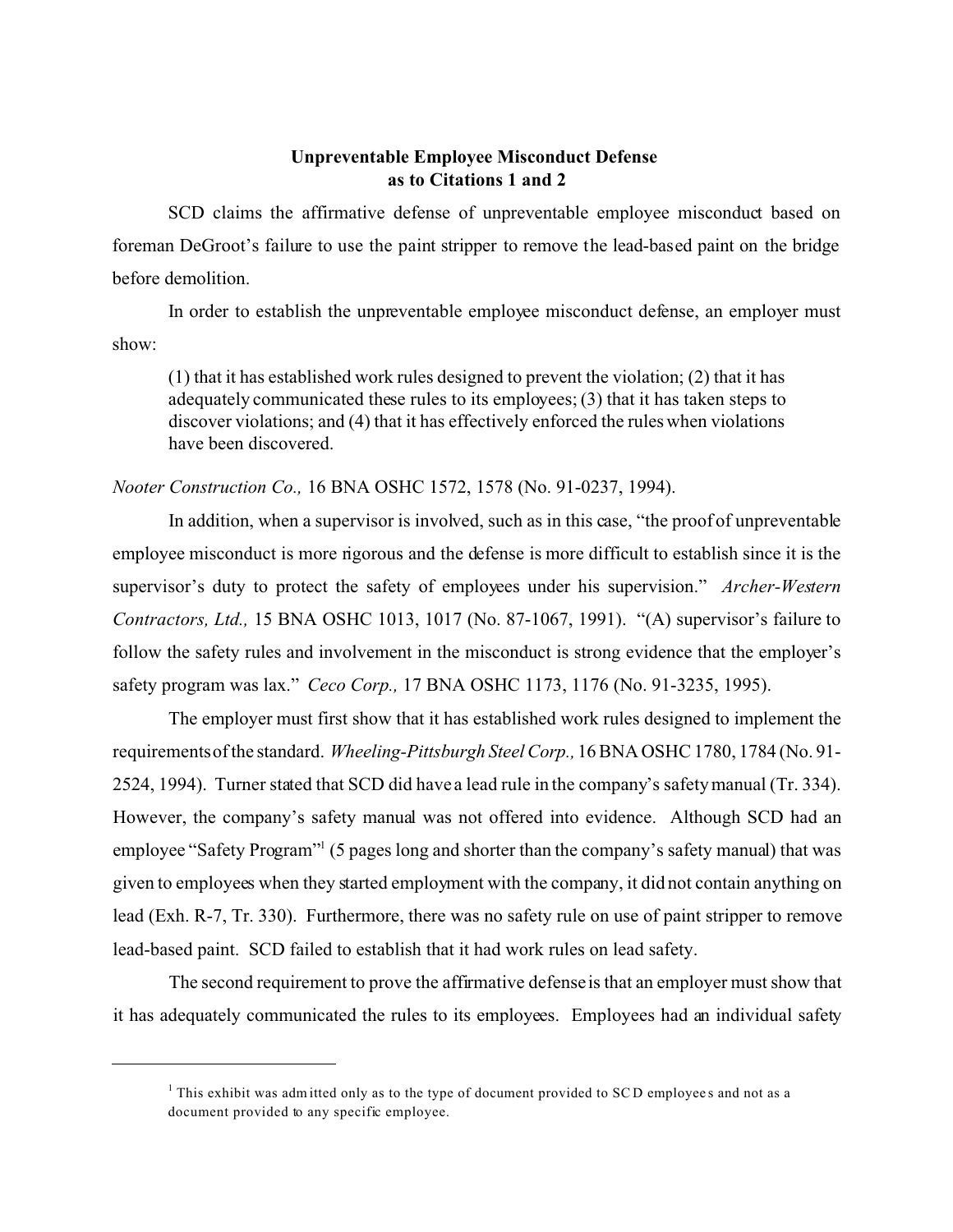orientation with Turner when they started work with the company. Turner stated that he did mention lead at the safety orientations (Tr. 333). Conversely, DeGroot, Murtlow and Cullen testified that they received no training on lead exposure standards (Tr. 15, 98, 124). They further stated that they did not know and had not been told that there was lead on the Nott Street Bridge job (Tr. 16, 120, 126). Safety officer Turner stated that he did not have any training on lead and was unfamiliar with the lead standards (Tr. 313, 315). He admitted that he never discussed the lead standards with foreman DeGroot (Tr. 324).

In addition, DeGroot stated that he was not instructed on the use of paint stripper for the Nott Street Bridge job and had never used paint stripper on a job before (Tr. 34, 61). Turner admitted that he did not tell DeGroot how to use the paint stripper (Tr. 358). Clearly, SCD failed to communicate anything on lead to its employees.

Third, an employer must show that it has taken steps to discover violations. "Establishing adequate procedures for monitoring employee conduct for compliance with applicable work rules is a critical part of any employer effort to eliminate hazards." *American Sterilizer Co.,* 18 BNA OSHC 1082, 1087 (No. 91-2494, 1997). Turner stated that he went to the job site a couple of times and saw employees cutting rusted steel; he did not believe the employees were using the paint stripper on that steel because it was rusted (*i.e*., without paint) (Tr. 303). Turner admitted that he did not inspect what DeGroot was doing on the job, even though this was DeGroot's first time as a foreman (Tr. 315). Turner further acknowledged that he did not do anything to insure that the paint stripper was properly used or was used at all by DeGroot (Tr. 336). Hence, SCD made no efforts to discover the unsafe conditions.

Finally, the employer must show that it effectively enforced the rules when violations were discovered. "To prove adequate enforcement of its safety rule, an employer must present evidence of having a disciplinary program that was effectively administered when work rule violations occurred." *GEM Industrial, Inc.,* 17 BNA OSHC 1861, 1863 (No. 93-1122, 1996). "Where all the employees participating in a particular activity violate an employer's work rule, the unanimity of such noncomplying conduct suggests ineffective enforcement of the work rule." *Id.* at 1865. Before the OSHA inspection occurred, there was no enforcement of the lead standards at the Nott Street Bridge job. After the OSHA inspection, DeGroot stated that he received a written notice in his file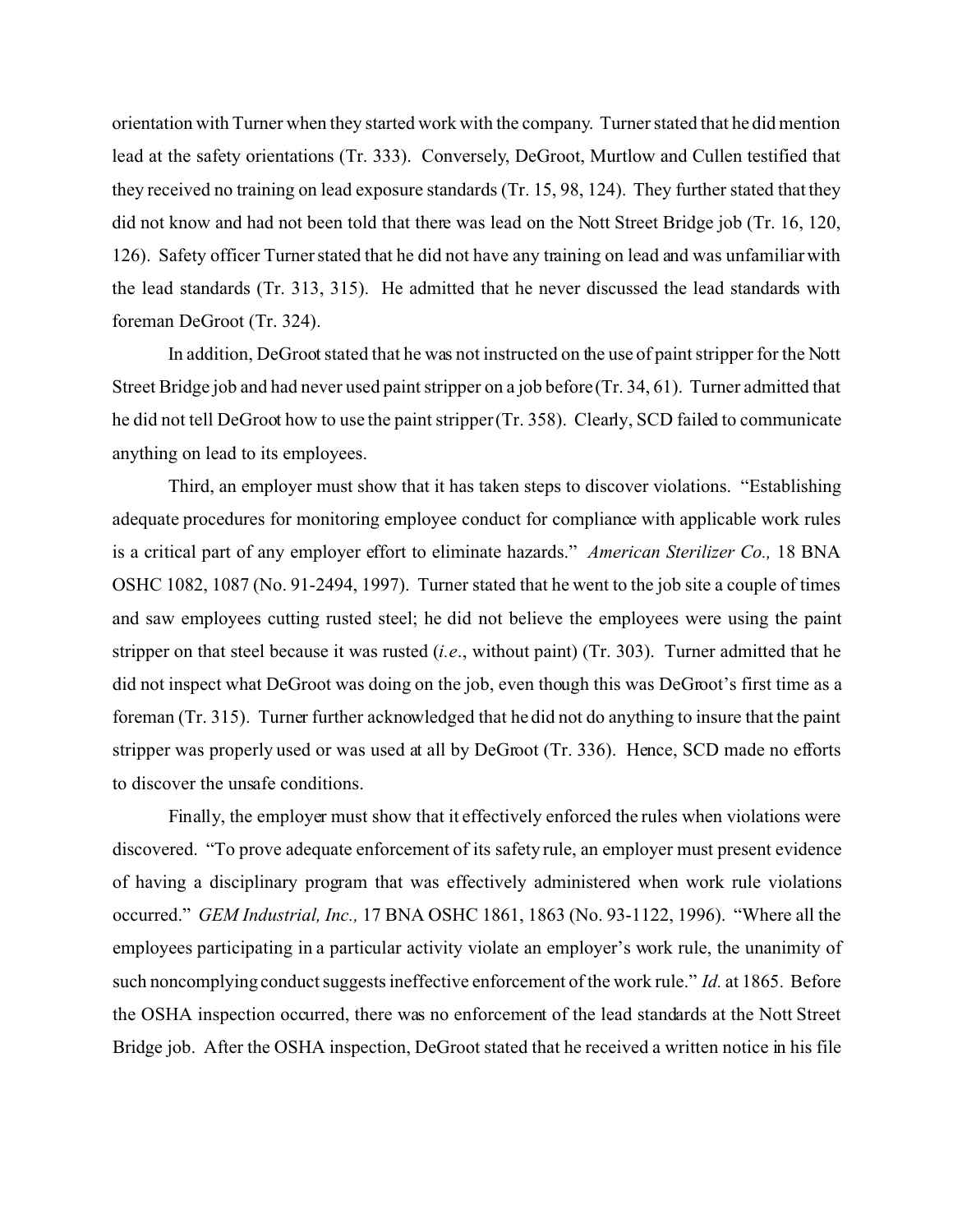noting that Turner and president Schultz believed he was aware of lead-based paint on the  $job<sup>2</sup>$ (Tr. 91).

SCD failed to prove any of the 4 elements of its affirmative defense. SCD's employee misconduct defense is rejected.

#### **PENALTY ASSESSMENT**

Section 17(j) of the Act requires that when assessing penalties, the Commission must give "due consideration" to four criteria: (1) the size of the employer's business, (2) the gravity of the violation, (3) the good faith of the employer, and (4) the prior history of violations. 29 U.S.C. § 666(j). The Commission has wide discretion in penalty assessment. *Kohler Co.,* 16 BNA OSHC 1769, 1776 (No. 88-237, 1994).

SCD is a small employer with approximately 25 employees. Four employees were involved in the demolition work on the Nott Street Bridge. SCD is entitled to credit for size.

Generally, the gravity of the violation is the primary consideration in assessing penalties. *Trinity Industries, Inc.,* 15 BNA OSHC 1481, 1483 (No. 88-2691, 1992). The gravity of a particular violation "depends upon such matters as the number of employees exposed, the duration of the exposure, the precautions taken against injury, and the likelihood that any injury would result." *J. A. Jones Construction Co.,* 15 BNA OSHC 2201, 2214 (No. 87-2059, 1993). In this case, the gravity is moderate. Only 3 employees were torch cutting steel with lead-based paint and thus were potentially exposed to airborne lead. It took 9 days to complete the torch cutting (Tr. 167). Two of the employees were using respirators most of the time, even though the respirators were not the appropriate type.

SCD exhibited good faith. It was cooperative throughout the inspection. Credit is given for good faith.

SCD has not received any prior citations. Although Schultz Construction received citations, they were before the previous three-year period and were not for lead violations. Therefore, credit is given for good history.

 $2^{2}$  In this case, whether DeGroot was telling the truth or not about his awareness of lead-based paint on the job is irrelevant to the proof required to establish the employee misconduct defense.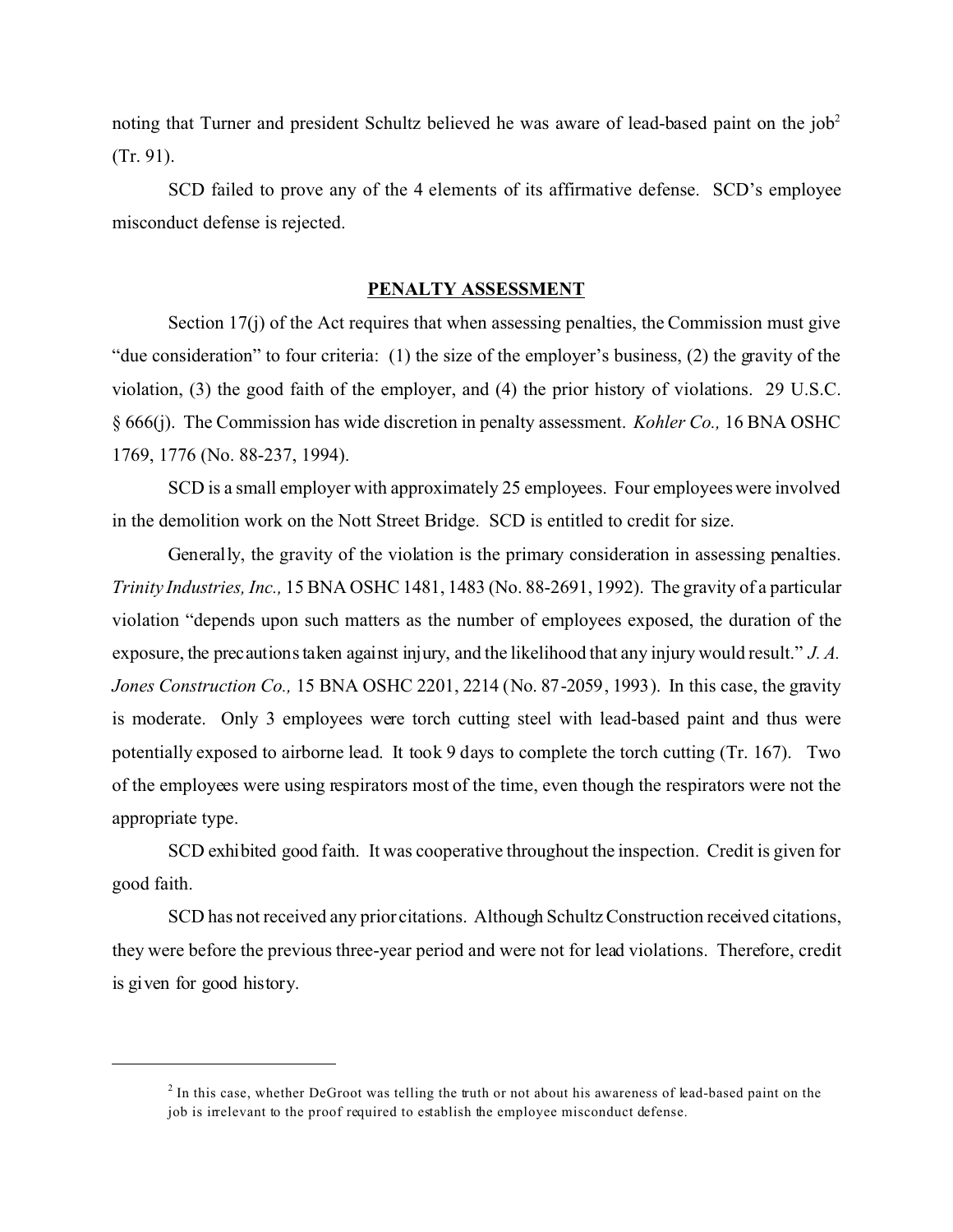Based on these factors, a total penalty of \$4,100.00 is reasonable for the violations affirmed in Citation 1 and a total penalty of \$1,400.00 is reasonable for the violations affirmed in Citation 2.

# **FINDINGS OF FACT AND CONCLUSIONS OF LAW**

The preceding decision constitutes the findings of fact and conclusions of law in accordance with Rule 52(a) of the Federal Rules of Civil Procedure.

## **ORDER**

Based on the preceding decision, it is ORDERED that:

## Citation 1, Serious

- 1. Items 1a, 1b and 1c, alleging serious violation of 29 C. F. R.  $\S$ § 1926.62(d)(2)(v)(A),  $1926.62(f)(2)(i)$ , and  $1926.62(f)(3)(i)$  are affirmed and a grouped penalty of \$700.00 is assessed.
- 2. Item 2a, alleging serious violation of 29 C. F. R. § 1926.62(d)(2)(v)(B), is affirmed and a penalty of \$625.00 is assessed.
- 3. Item 2b, alleging serious violation of 29 C. F. R. § 1926.62(g)(1), is vacated.
- 4. Item 3a, alleging serious violation of 29 C. F. R. § 1926.62(d)(2)(v)(D), is affirmed and a penalty of \$625.00 is assessed.
- 5. Item 3b, alleging serious violation of 29 C. F. R. § 1926.62(i)(5)(i), is vacated.
- 6. Item 4a, alleging serious violation of 29 C. F. R. § 1926.62(d)(2)(v)(E), is affirmed and a penalty of \$625.00 is assessed.
- 7. Item 4b, alleging serious violation of 29 C. F. R. § 1926.62(j)(1)(i), is vacated.
- 8. Item 5a, alleging serious violation of 29 C. F. R. § 1926.62(d)(2)(v)(F), is affirmed and a penalty of \$625.00 is assessed.
- 9. Item 5b, alleging serious violation of 29 C. F. R. § 1926.62(l)(1)(ii), is vacated.
- 10. Item 6, alleging serious violation of 29 C. F. R. § 1926.62(e)(2)(i), is affirmed and a penalty of \$900.00 is assessed.

### Citation 2, Willful